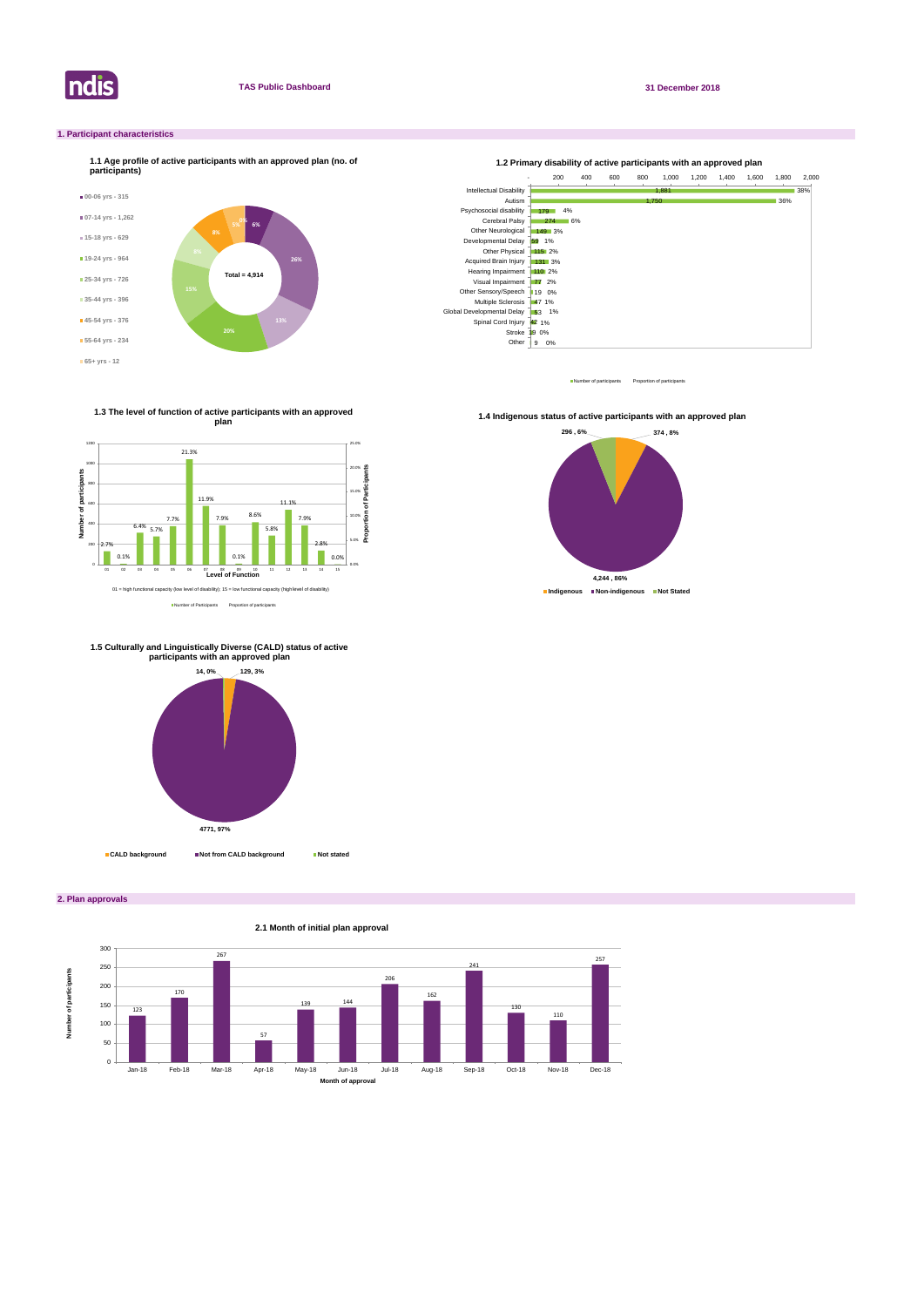# **3. Total annualised committed support - most recent approved plans**

# \$0.4bn is included in the current plans of the 4,914 active participants.

# **4. Average annualised committed support - most recent approved plans**

# **Table 5.2 Registered providers as at 31 December 2018 by registration group**

| <b>Registration Group</b>            | # Providers Registration Group |                                             | # Providers |
|--------------------------------------|--------------------------------|---------------------------------------------|-------------|
| <b>Therapeutic Supports</b>          | 303                            | <b>Personal Activities High</b>             | 97          |
| <b>Household Tasks</b>               | 191                            | <b>Community Nursing Care</b>               | 65          |
| <b>Assist-Travel/Transport</b>       | 184                            | <b>Plan Management</b>                      | 43          |
| <b>Early Childhood Supports</b>      | 72                             | <b>Assistive Equip-Recreation</b>           | 223         |
| <b>Innov Community Participation</b> | 156                            | <b>Comms &amp; Info Equipment</b>           | 167         |
| <b>Assist Prod-Pers Care/Safety</b>  | 407                            | Daily Tasks/Shared Living                   | 76          |
| <b>Home Modification</b>             | 133                            | <b>Custom Prosthetics</b>                   | 77          |
| <b>Participate Community</b>         | 131                            | Interpret/Translate                         | 53          |
| <b>Personal Mobility Equipment</b>   | 275                            | <b>Specialised Disability Accommodation</b> | 77          |
| <b>Ex Phys Pers Training</b>         | 108                            | <b>Assist Access/Maintain Employ</b>        | 48          |
| <b>Development-Life Skills</b>       | 118                            | <b>Specialised Driver Training</b>          | 46          |
| <b>Accommodation/Tenancy</b>         | 105                            | <b>Vision Equipment</b>                     | 65          |
| <b>Assistive Prod-Household Task</b> | 180                            | <b>Hearing Equipment</b>                    | 68          |
| <b>Assist-Life Stage, Transition</b> | 130                            | <b>Vehicle modifications</b>                | 49          |
| <b>Assist Personal Activities</b>    | 100                            | <b>Spec Support Employ</b>                  | 27          |
| <b>Support Coordination</b>          | 71                             | <b>Specialised Hearing Services</b>         |             |
| <b>Behaviour Support</b>             | 80                             | <b>Hearing Services</b>                     | 3           |
| <b>Group/Centre Activities</b>       | 88                             | <b>Assistance Animals</b>                   | 3           |

**Indis** 

# **TAS Public Dashboard 31 December 2018**

46.9% <sup>23.0</sup>% 10.1%  $4.1%$  $2.9%$  $= 4.6%$ Other Physical **2.4%** Multiple Sclerosis 1.2% Spinal Cord Injury 1.4% Visual Impairment 1.3% Stroke ■ 0.5% Developmental delay | 0.2% Hearing Impairment **16 0.7%** Other Sensory/Speech | 0.1% Global developmental delay | 0.3% 0.1% Other Intellectual Disability Autism Cerebral Palsy Other Neurological Psychosocial disability Acquired Brain Injury **primary disability (%)** 





**3.3 Total annualised committed support for active participants with an approved plan by age group (%)**

**3.1 Total annualised committed support for active participants with an approved plan by support category (%)** 

0.0% 10.0% 20.0% 30.0% 40.0% 50.0% 60.0% 70.0%



**4.3 Average annualised committed support for active participants** 

**3.2 Total annualised committed support for active participants with an approved plan by** 

**Proportion of committed support**

Proportion of committed

support



**3.4 Total annualised committed support for active participants with an function score and an approved plan by level of function (%)**



# **5.1 Registered providers as at 31 December 2018 by entity type**

# **345 989 Sole Trader Organisation Total = 1,334**

01 = high functional capacity (low level of disability); 15 = low functional capacity (high level of disability)







**4.4 Average annualised committed support for active participants with a function score and an approved plan by level of function (\$)** 



**Average annualised committed support**

Average annualised

ţ suoo Ī

Ę

ā

imitted support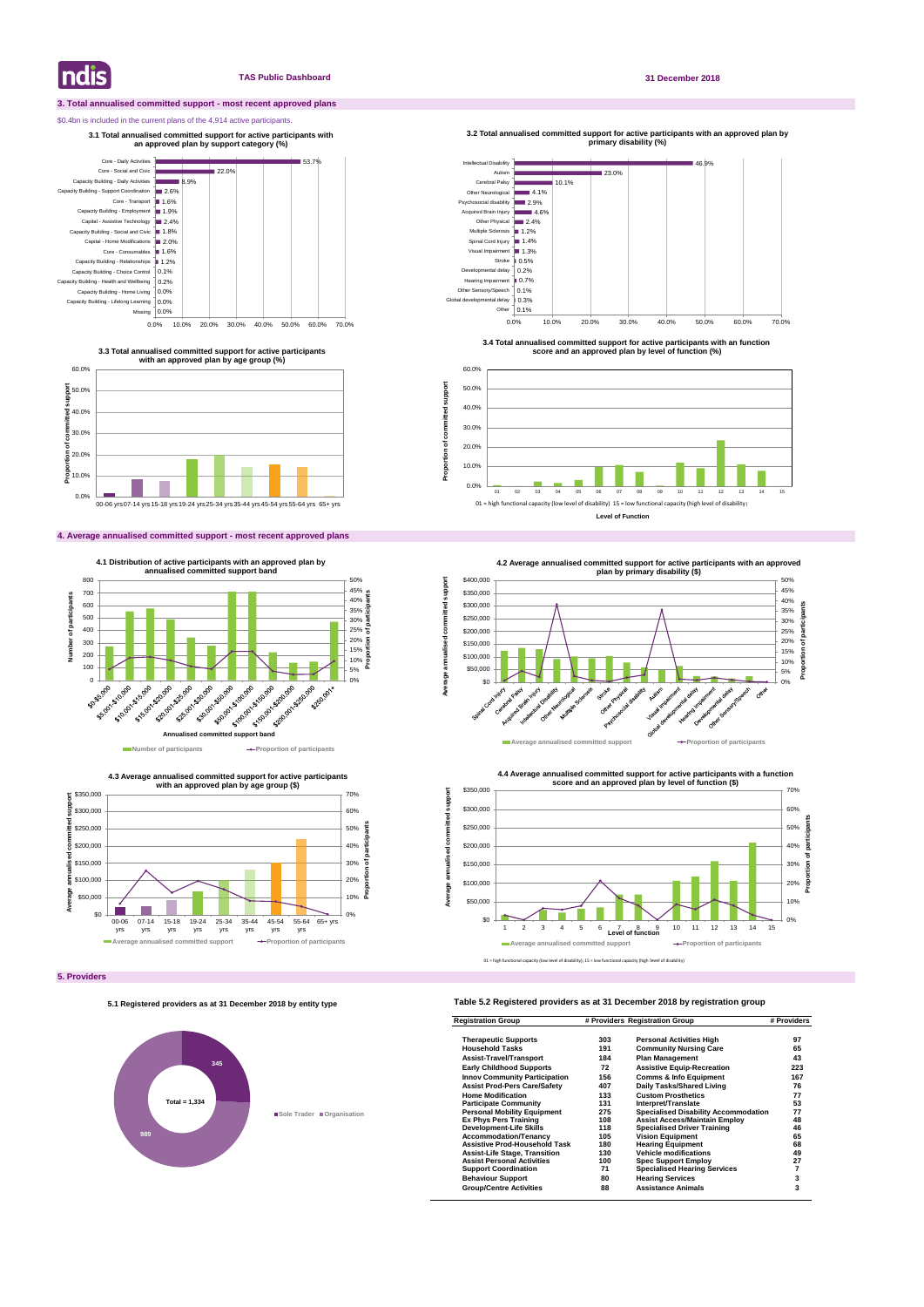# **6.2 Description of key participant outcome domains**

# **6.4 Description of key carer outcome domains**

#### **Participant characteristics**

Baseline measures are collected on participants from the short-form outcomes framework (SFOF) questionnaires during the transition period. Active participants with an initial plan approved during the period 1 July 2016 to are included.

## **Baseline outcomes - participants Age group: birth to end of age 6**



**6.7 Distribution of active participants with an approved plan by annualised committed support band for age 0 - 6 yrs**







**6.8 Total annualised committed support for active participants with an approved plan by support category for age 0-6 yrs** 



#### **Baseline of**



# **6.1 Participants 0 to before school**

**6.3 Family/carers of participants 0 to 14 (selected indicators)**

- **Outcome statements for families / carers of children with disability aged 0-6 years:**
- **1. Families know their rights and advocate effectively for their children**
- **2. Families feel supported**
- **3. Families are able to gain access to desired services, programs, and activities in their community**
- **4. Families help their children develop and learn 5. Families enjoy health and wellbeing**

### **Outcome statements for children aged 0-6 years (or school entry):**

- **1. Children gain functional, developmental and coping skills that are appropriate to their ability and circumstances / specialist services**
- **2. Children show evidence of self-determination in their everyday lives**
- **3. Children participate meaningfully in family life 4. Children participate meaningfully in community life**



#### **Support package**

**6.5 Distribution of active participants with an approved plan by level of function for age 0 - 6 yrs**



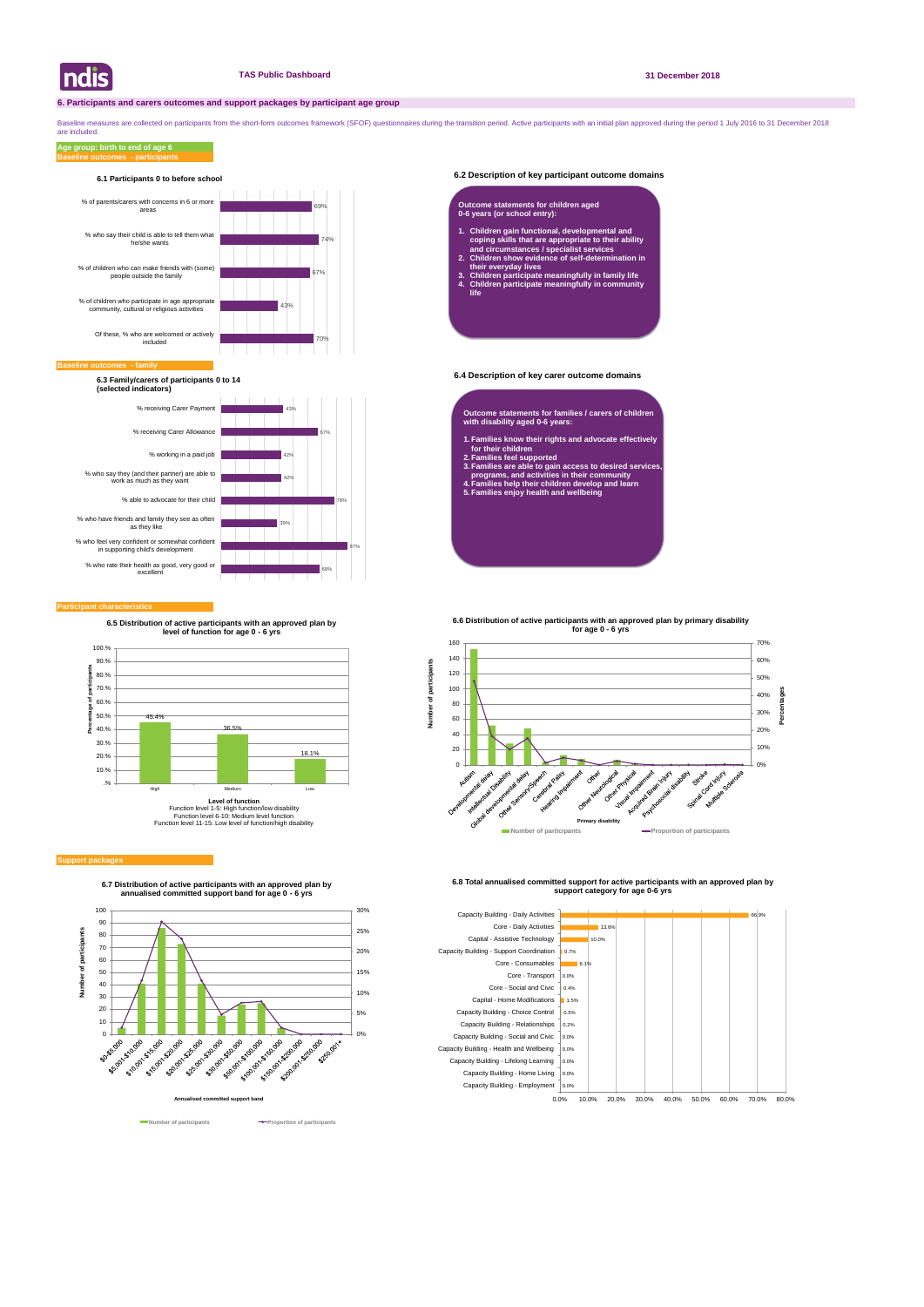# **6.9 Participants starting school age 7 to 14 6.10 Description of key participant outcome domains**

#### **Baseline outcomes - family**

### **Baseline outcomes - participants Age group: age 7 to end of age 14**

**6.11 Family/carers of participants starting school age 0 to 14 6.12 Description of key carer outcome domains (selected indicators)**

| ndis



**6.15 Distribution of active participants with an approved plan by annualised committed support band for age 7 to 14 yrs**



**Number of participants Aumber of participants** 

**6.16 Total annualised committed support for active participants with an approved plan by support category for age 7 to 14 yrs** 





### **Participant characteristic**

#### **Outcome statements for children aged 7 (or school entry) - 14 years:**

- **1. Children gain functional, developmental and coping skills that are appropriate to their ability and circumstances / specialist services**
- **2. Children show evidence of self-determination in their everyday lives**
- **3. Children participate meaningfully in family life**
- **4. Children participate meaningfully in community life**

**Outcome statements for families / carers of children with disability aged 7-14 years:**

- **1. Families know their rights and advocate effectively for their children**
- **2. Families feel supported**
- **3. Families are able to gain access to desired services, programs, and activities in their community**
- **4. Families help their children develop and learn**
- **5. Families enjoy health and wellbeing**



#### **Support packa**

**6.13 Distribution of active participants with an approved plan by level of function for age 7 to 14 yrs**

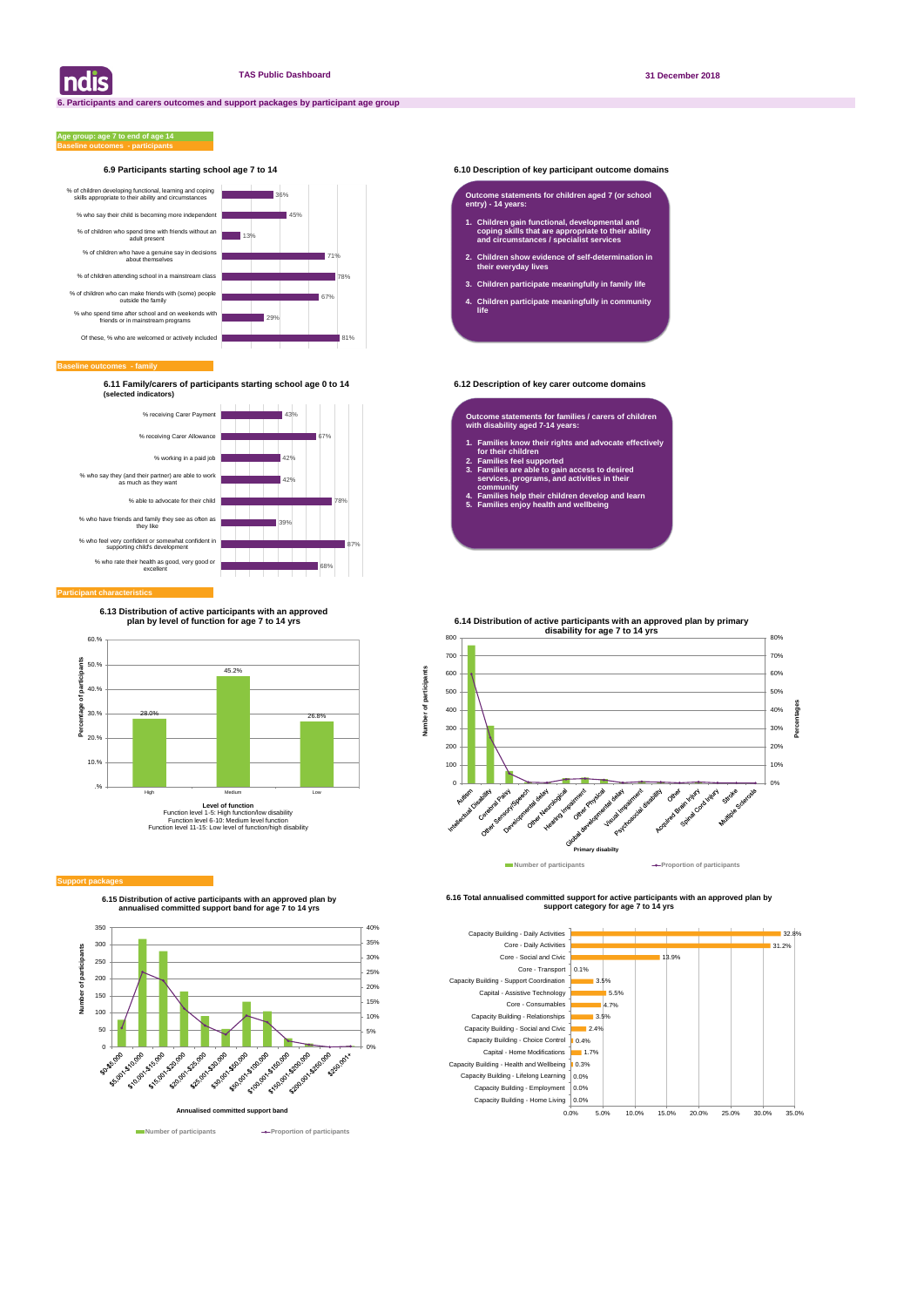# **6.18 Description of key participant outcome domains**

**6.19 Family/carers of participants 15 to 24 6.20 Description of key carer outcome domains (selected indicators)**

## **Participant characteristics**

# **Age group: age 15 to age 24**



**6.24 Total annualised committed support for active participants with an approved plan by support category for age 15 to 24 yrs** 





| The adult framework consists of 8 participant<br>domains: |
|-----------------------------------------------------------|
| 1. Choice and control                                     |
| 2. Daily living activities                                |
| 3. Relationships                                          |
| 4. Home                                                   |
| 5. Health and wellbeing                                   |
| 6. Lifelong learning                                      |
| -----                                                     |

**7. Work 8. Social, community and civic participation**

#### **Outcome statements for families / carers of participants aged 15-24 years:**

- **1. Families know their rights and advocate effectively for their young person with disability**
- **2. Families have the support they need to care 3. Families are able to gain access to desired services, programs, and activities in their**
- **community 4. Families help their young person become independent**
- **5. Families enjoy health and wellbeing**





**6.23 Distribution of active participants with an approved plan by annualised committed support band for age 15 to 24 yrs**



Function level 1-5: High function/low disability Function level 6-10: Medium level function Function level 11-15: Low level of function/high disability

#### **Support package**

**6.21 Distribution of active participants with an approved plan by level of function for age 15 to 24 yrs**



**Primary disability**

## **6.22 Distribution of active participants with an approved plan by primary disability for age 15 to 24 yrs**

**Number of participants Proportion of participants**